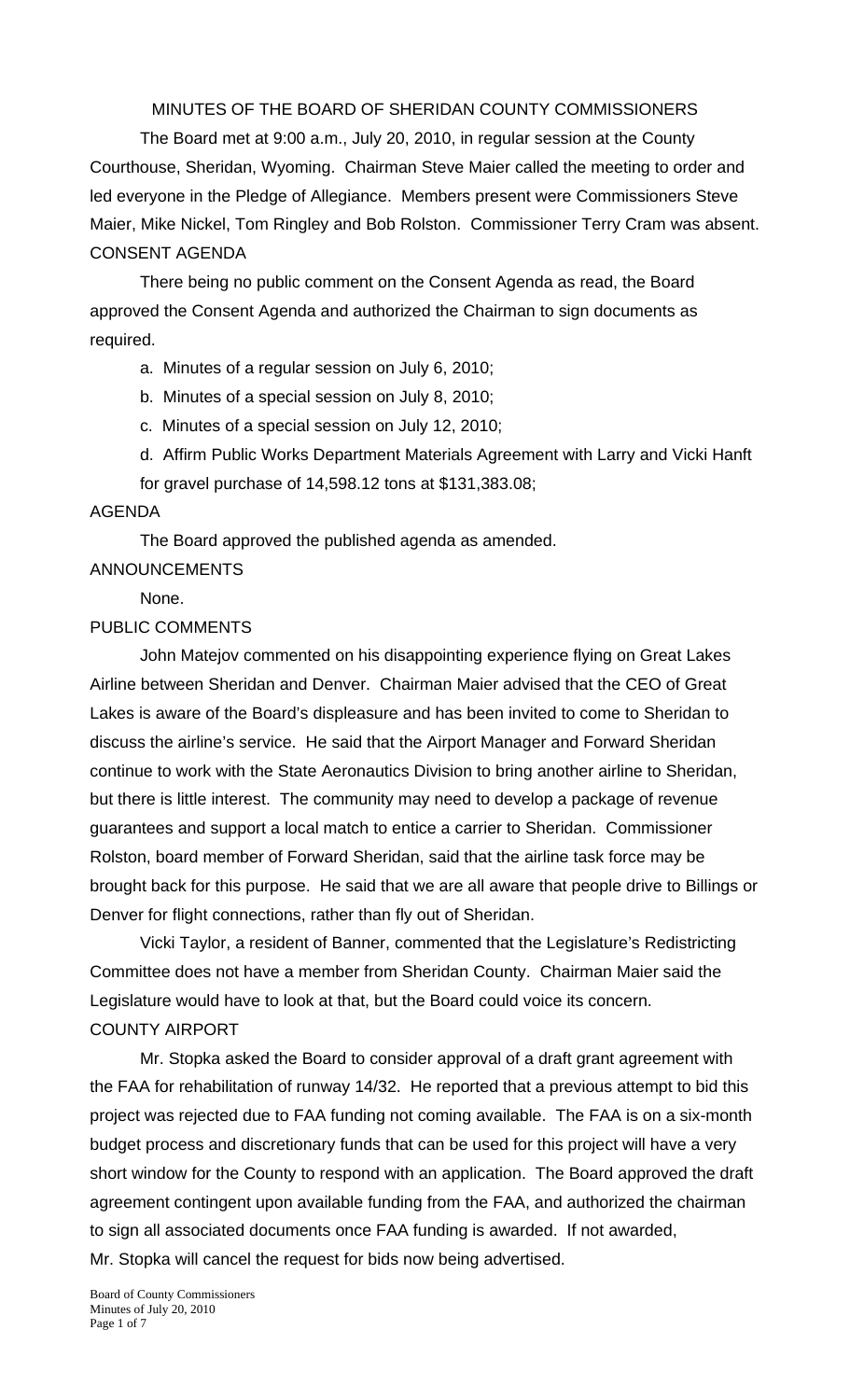# COUNTY BUDGET

 The Board approved Resolution 10-07-023, authorizing the transfer of funds to balance department budgets due to unanticipated expenditures and revenues, as specified.

 Chairman Maier read the Budget Message prepared pursuant to W.S. 16-4-104(d). [See minutes of July 19, 2010 for text.] The Chairman opened the public hearing at 9:20 a.m. to receive comment on the proposed budget. He thanked County Clerk Eda Thompson and Administrative Director Renee Obermueller for their work preparing the budget. There were no public comments and the hearing was closed. Commissioner Ringley commended Ms. Thompson, Ms. Obermueller, and the department heads and elected officials for the team effort that produced a responsible budget. Commissioner Nickel and Rolston echoed these remarks.

 As the County Commissioners provide oversight to the Sheridan County Airport, the Board approved the Airport's FY 2010-2011 budget as proposed. As a matter of form, the Board affirmed the Chairman's execution of the presented Budget Message. The Board then approved Resolution 10-07-024, authorizing the adoption of the FY 2010-2011 budget; appropriations to be allocated in the specified amounts.

# RESOLUTION 10-07-024 SHERIDAN COUNTY BUDGET APPROPRIATION FY 2010-11

- WHEREAS, on the first Tuesday of May, 2010, the Budget Officer submitted to the Board a County Budget for the 2010-11 fiscal year ending June 30, 2011, being that requested by county departments; and
- WHEREAS, such budget was duly entered at large upon the records of this Board and a copy thereof was made available for public inspection at the offices of the County Clerk and County Commission; and
- WHEREAS, notice of a public hearing on the proposed budget was published in The Sheridan Press, a legal newspaper of general circulation in the County, on July 12, 2010; and
- WHEREAS, a public hearing was held on the proposed budget at the time and place specified in said notice, being July 19, 2010, at which time all interested parties were given an opportunity to be heard.
- NOW, THEREFORE, BE IT RESOLVED by the Board of County Commissioners that the presented proposed Sheridan County Budget is hereby approved on July 20, 2010, being adopted as the official County Budget for the fiscal year ending June 30, 2011.

BE IT FURTHER RESOLVED, that the following appropriations are made for the 2010- 11 budget fiscal year ending June 30, 2011, and that the expenditures of each officer, department or spending agency be limited to the amount herein appropriated.

# SHERIDAN COUNTY BUDGET FY 2010-11

| CASH                 |
|----------------------|
| <b>CARRY FORWARD</b> |

PROJECTED PROJECTED CASH REVENUES EXPENDITURES CARRY OVER

2010-11

*GENERAL FUND CASH*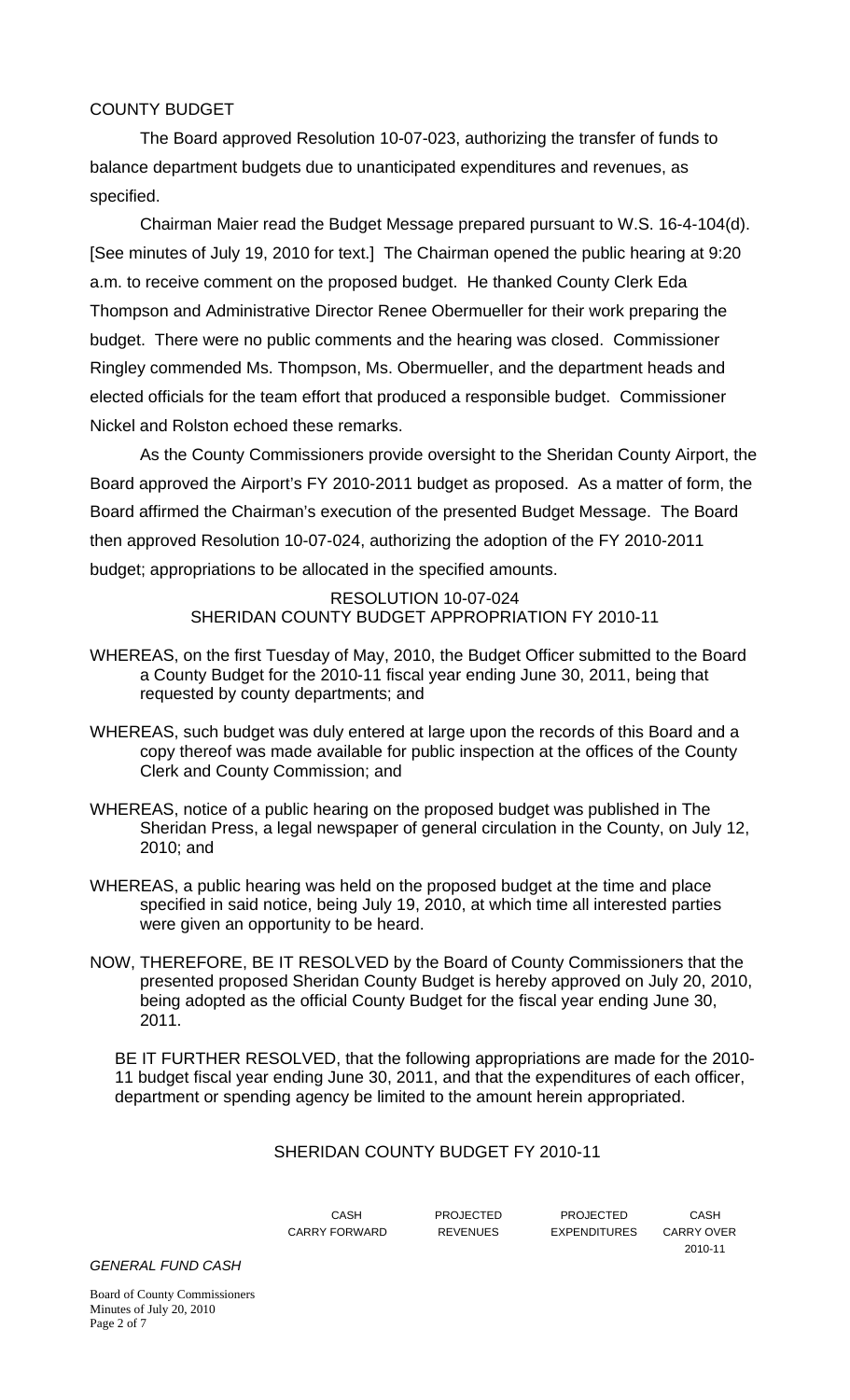| CASH CARRY OVER JUNE 30, 2010                     | \$3,000,000.00 |                 |                                  |                |  |
|---------------------------------------------------|----------------|-----------------|----------------------------------|----------------|--|
| <b>GENERAL FUND REVENUES</b>                      |                |                 |                                  |                |  |
| <b>FEDERAL</b>                                    |                | \$970,000.00    |                                  |                |  |
| <b>STATE SHARED</b>                               |                | \$3,982,500.00  |                                  |                |  |
| <b>LOCALLY GENERATED</b>                          |                | \$7,802,000.00  |                                  |                |  |
| LICENSES/PERMITS                                  |                | \$141,100.00    |                                  |                |  |
| RENTS/INTEREST/FINES                              |                | \$218,400.00    |                                  |                |  |
| <b>CHARGES FOR SERVICES</b>                       |                | \$1,391,300.00  |                                  |                |  |
| <b>MISCELLANEOUS</b>                              |                | \$554,000.00    |                                  |                |  |
| <b>GENERAL FUND EXPENSES</b>                      |                |                 |                                  |                |  |
| <b>COUNTY COMMISSIONERS</b>                       |                |                 | (\$402,311.00)                   |                |  |
| <b>COUNTY CLERK</b>                               |                |                 | (\$419,419.00)                   |                |  |
| <b>ELECTIONS</b>                                  |                |                 | (\$186,069.00)                   |                |  |
| <b>ADMINISTRATION</b>                             |                |                 | (\$314,043.00)                   |                |  |
| <b>TREASURER</b>                                  |                |                 | (\$388,806.00)                   |                |  |
| <b>ASSESSOR</b>                                   |                |                 | (\$603,118.00)                   |                |  |
| <b>SHERIFF</b>                                    |                |                 | (\$2,088,193.00)                 |                |  |
| <b>DETENTION</b>                                  |                |                 | (\$2,519,091.00)                 |                |  |
| <b>ATTORNEY</b>                                   |                |                 | (\$1,201,164.00)                 |                |  |
| <b>CIRCUIT COURT</b>                              |                |                 | (\$4,000.00)                     |                |  |
| <b>PUB WORKS</b>                                  |                |                 | (\$1,085,933.00)                 |                |  |
| <b>ROAD &amp; BRIDGE</b>                          |                |                 | (\$1,230,720.00)                 |                |  |
| <b>CORONER</b>                                    |                |                 | (\$54,450.00)                    |                |  |
| <b>EXTENSION</b>                                  |                |                 | (\$153, 175.00)                  |                |  |
| <b>CLERK OF DISTRICT COURT</b>                    |                |                 | (\$463,140.00)                   |                |  |
| <b>EMERGENCY MANAGEMENT</b>                       |                |                 | (\$48,485.00)                    |                |  |
| <b>BUILDING AND MAINTENANCE</b>                   |                |                 | (\$387,319.00)                   |                |  |
| <b>INFORMATION TECHNOLOGY</b>                     |                |                 | (\$435,767.00)                   |                |  |
| <b>COMMUNITY HEALTH</b>                           |                |                 | (\$509,756.00)                   |                |  |
| <b>GENERAL/FIXED COSTS</b>                        |                |                 | (\$2,883,841.00)                 |                |  |
| <b>CAPITAL FUNDING</b>                            |                |                 | (\$2,680,500.00)                 |                |  |
| <b>SUBTOTAL</b>                                   | \$3,000,000.00 | \$15,059,300.00 | (\$18,059,300.00)                | \$0.00         |  |
| <b>SPECIAL</b><br><b>FUNDS/DEPARTMENTS</b>        |                |                 |                                  |                |  |
|                                                   |                |                 |                                  |                |  |
| 1 CENT OPTIONAL                                   |                | \$1,920,000.00  | (\$1,920,000.00)                 |                |  |
| CAP TAX ROADS                                     | \$3,750,000.00 | \$1,525,000.00  | (\$6,710,000.00)                 | \$1,085,000.00 |  |
| <b>SCRF</b>                                       | \$450,000.00   | \$375,000.00    | (\$661,567.00)                   | \$163,433.00   |  |
| <b>WIC</b>                                        |                | \$46,211.00     | (\$46,211.00)                    |                |  |
| E911                                              | \$402,500.00   | \$282,500.00    | (\$293,000.00)                   | \$392,000.00   |  |
| <b>PASS THROUGH GRANTS</b>                        |                | \$387,075.00    | (\$387,075.00)                   |                |  |
| SHERIDAN COUNTY GRANTS                            |                | \$3,665,186.00  | (\$1,017,350.00)                 |                |  |
| <b>SUBTOTAL</b>                                   | \$4,602,500.00 | \$8,200,972.00  | (\$11,035,203.00)                | \$1,640,433.00 |  |
| <b>TOTAL</b>                                      | \$7,602,500.00 | \$23,260,272.00 | (\$29,094,503.00) \$1,640,433.00 |                |  |
| <b>RESERVES/EQUITY</b>                            | \$8,604,750.00 |                 |                                  |                |  |
| APPROVED AND ADOPTED this 20th day of July, 2010. |                |                 |                                  |                |  |

BOARD OF COUNTY COMMISSIONERS Sheridan County, Wyoming **Attest:** 

/s/Steve Maier, Chairman /s/Eda Schunk Thompson, County Clerk

STATE OF WYOMING )  $\overline{\phantom{a}}$ 

COUNTY OF SHERIDAN )

On this \_\_\_\_\_day of \_\_\_\_\_\_\_\_\_\_, 2010, before me personally appeared Steve Maier, being first duly sworn, did say that he is the Chairman of the Board of County Commissioners, for Sheridan County, Wyoming and that this instrument was signed and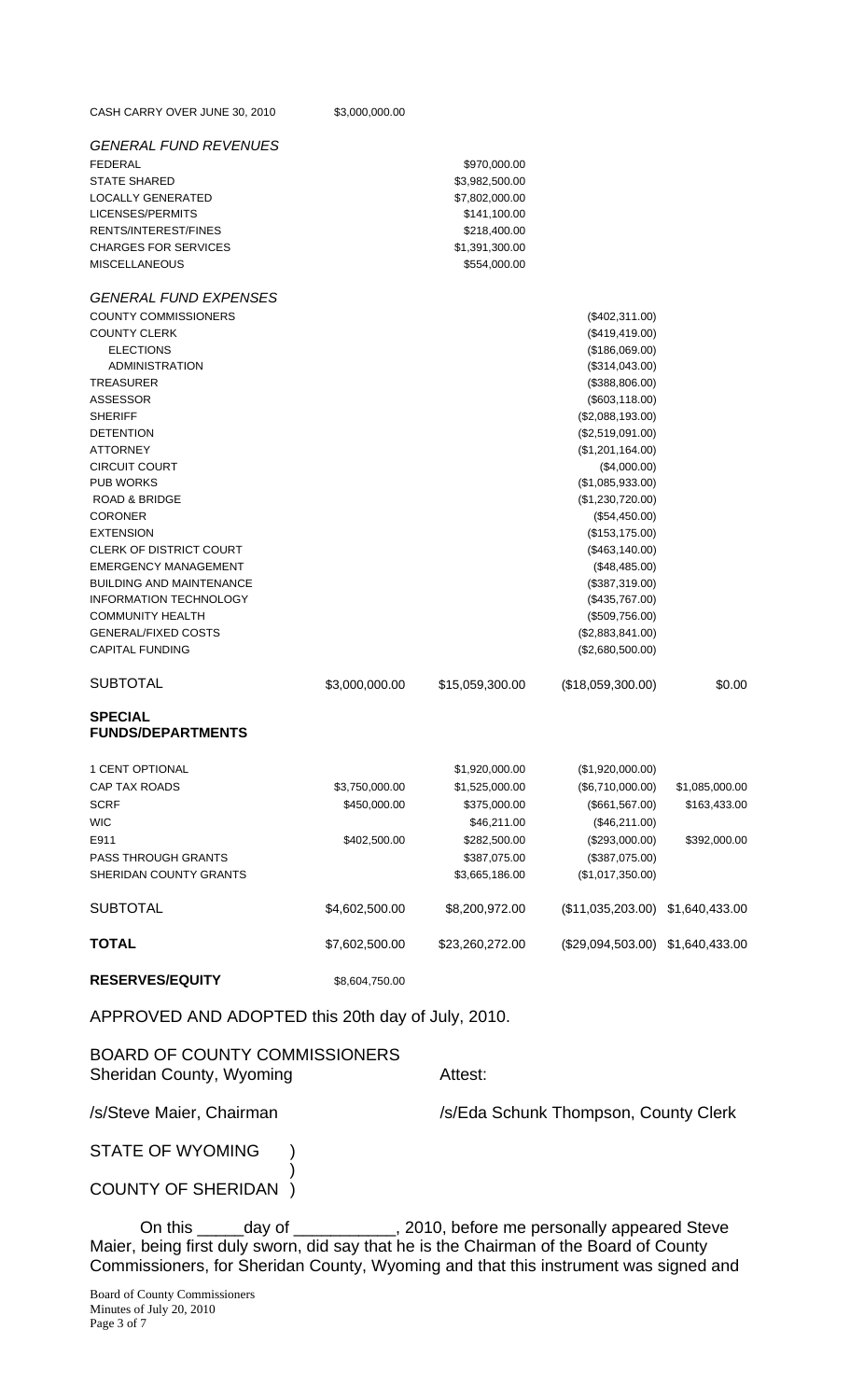sealed on behalf of the said County by authority of said Board and he acknowledged said instrument to be the free act and deed of said Board.

 WITNESS my hand and official seal. /s/Carla I. Raymond, Notary Public My Commission expires April 22, 2011.

 Pursuant to W.S. 18-3-515, Chairman Maier requested the budget officer to prepare a statement of receipts and expenditures of the county for the 2009-2010 fiscal year, upon the reconciliation of all accounts by the County Treasurer and County Clerk, not later than September 30, 2010.

### SHERIDAN AREA FIRE DISTRICT

 The Board waived the building permit fee for the Fire District's new fire hall to be located at the County Airport. A building permit with inspections shall be required. PILCH RANCH LOT AREA VARIANCE; V-10-003

 Land Development Coordinator Robin DeBolt reviewed the staff report prepared for this request by Joe and Edward Pilch, dba Pilch Ranch, for a variance from the Zoning Rules' 35-acre minimum lot area per dwelling unit. Ms. DeBolt said the applicant wishes to transfer the development rights from an existing 4.3 acre non-conforming parcel to a more practical location. The proposal would be to create a 4.3 acre parcel from the Ranch property bordering the County road which would be exchanged for a parcel owned by T.R. and Emily Shelby situated in an isolated area. Ms. DeBolt said the Rules allow for a variance to be granted when special conditions exist and a literal enforcement of the rules would result in unnecessary hardship. In this case, the parcel is extremely narrow, remote with steep terrain, and has no reasonable access to a public road. She said the Planning and Zoning Commission recommended approval, finding that conditions exist to warrant a variance. David Smith, representing the Shelbys, but speaking for the Pilch Ranch as well, said this exchange was being requested to keep from petitioning the Board for a private road to access the isolated parcel, and that he agreed with Ms. DeBolt's report. John Dewey, owner of neighboring property, spoke in opposition to the proposal. He said for the last three years he has been working to create a wind farm on his property and he did not want future residents to object to his project.

The Board approved the Pilch Ranch Lot Area Variance with the condition that a new legal description for the Pilch Ranch, LLC be prepared, incorporating the existing Shelby parcel; said description to be recorded in the County Clerk's Office within 60 days of the newly created parcel being transferred to the Shelbys. A copy of the recorded deed shall be submitted to the Public Works Department/Planning Office. Chairman Maier advised that the applicant would receive Findings of Fact, Conclusions of Law supporting the Board's decision.

# TANF GRANT

 Chairman Maier opened the public hearing at 9:35 a.m. Grants Administrator Mike Mackey reported that the County traditionally receives \$50,000 in funding through the Department of Family Services for the Temporary Assistance for Needy Families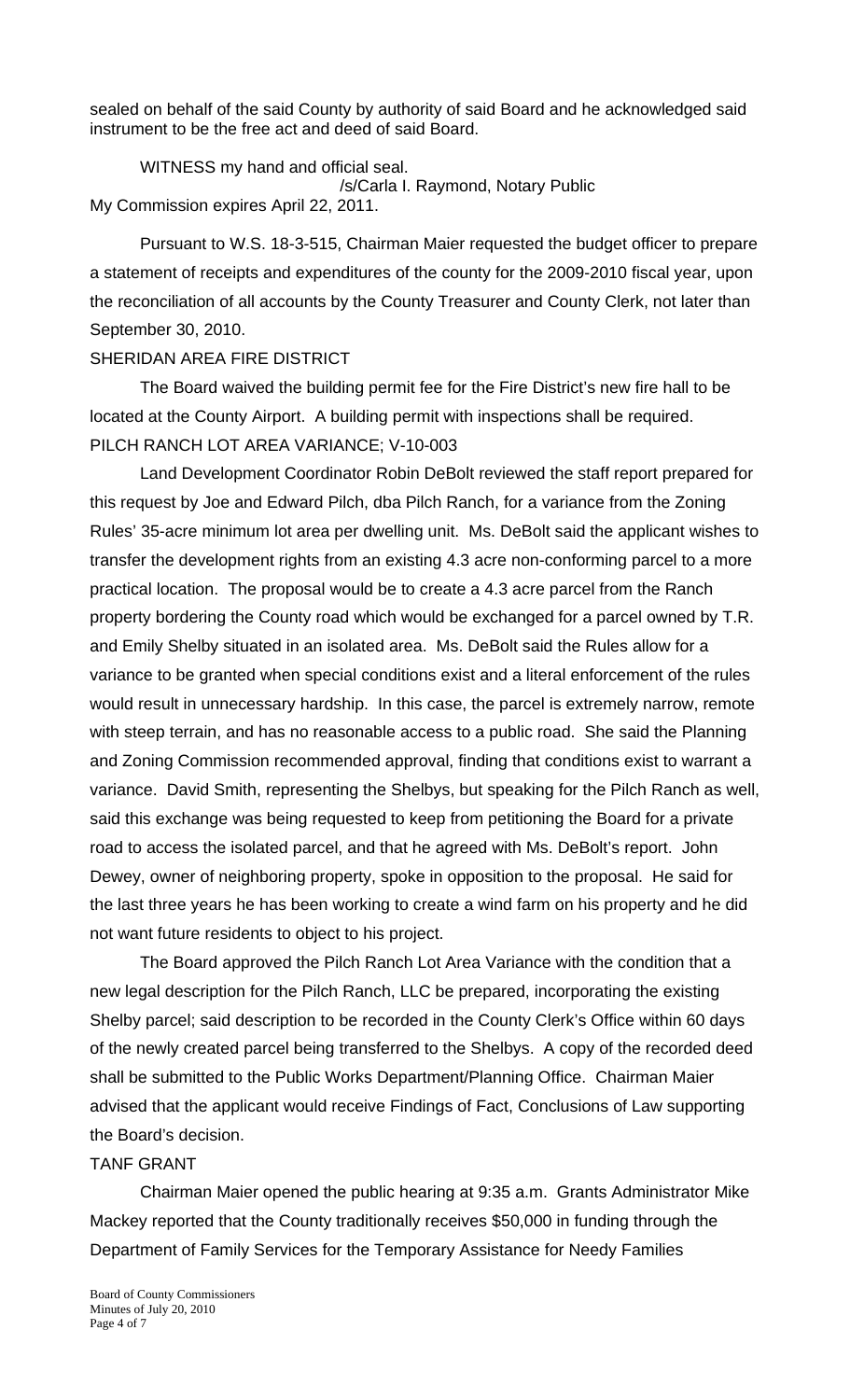Community Partnership Initiative. He said the County has received three applications: CASA requested \$50,000 for its court-ordered child/parent visitation program; CDSI requested \$36,850 for its parenting/counseling program; and RENEW requested \$36,701 for a new program to train six young developmentally disabled workers. Upon a question regarding grant reporting requirements, Mr. Mackey said CASA is current and CDSI is two reports behind. Bobbie Walseth, new director of CASA introduced herself to the Board. Representatives of CDSI and RENEW were not present. The hearing was closed at 9:39 a.m.

 Commissioners commented that it was difficult to make a decision on the applications by CDSI and RENEW without discussion with their representatives and with no word from them prior to the meeting. The Board awarded any available TANF grant funding to CASA.

# COURTHOUSE ROOF

 Ms. Obermueller reported that the roof is almost 30 years old and is leaking. The consultant inspected the membrane finding it has deteriorated. The Board approved a Contract for Small Construction Project with TSP, Inc. to provide design and construction administration for this repair, in the amount of \$17,050.

# DIVISION OF LAND RULES

 Chairman Maier opened the public hearing at 9:46 a.m. to receive comment on the proposed amendment to the *Rules and Regulations Governing Division of Land in Sheridan County.* County Planner Mark Reid advised that the amendments fall into four categories: changes mandated by the Legislature; procedural matters; new local provisions such as public access easements rather than requesting a variance, dedication of rights-of-way and dark sky preservation; and clarification of various safety standards, such as for sidewalks and driveways. He thanked staff, the deputy county attorney, the Planning and Zoning Commission sub-committee, and surveyor who all worked to develop these amendments. Upon a question by Val Snyder, Mr. Reid said that when a subdivision road joins a county road, the subdivider is expected to dedicate a strip of land to the public for utilities, etc. No one else spoke to this issue. The hearing was closed at 9:52 a.m.

 Upon the recommendation of the Planning and Zoning Commission, the Board amended the draft Rules to indicate 21 business days rather than 21 calendar days in specific instances where it addresses staff review of application materials. The Board then approved Resolution 10-07-026, authorizing incorporation of the revised language into the *Rules and Regulations Governing Division of Land in Sheridan County, Wyoming*, effective upon filing with the County Clerk.

#### RESOLUTION 10-07-026 RULES AND REGULATIONS GOVERNING DIVISION OF LAND IN SHERIDAN COUNTY

WHEREAS, the Board of County Commissioners, observing a need to amend its regulations governing division of land, expressed its intent on May 18, 2010 to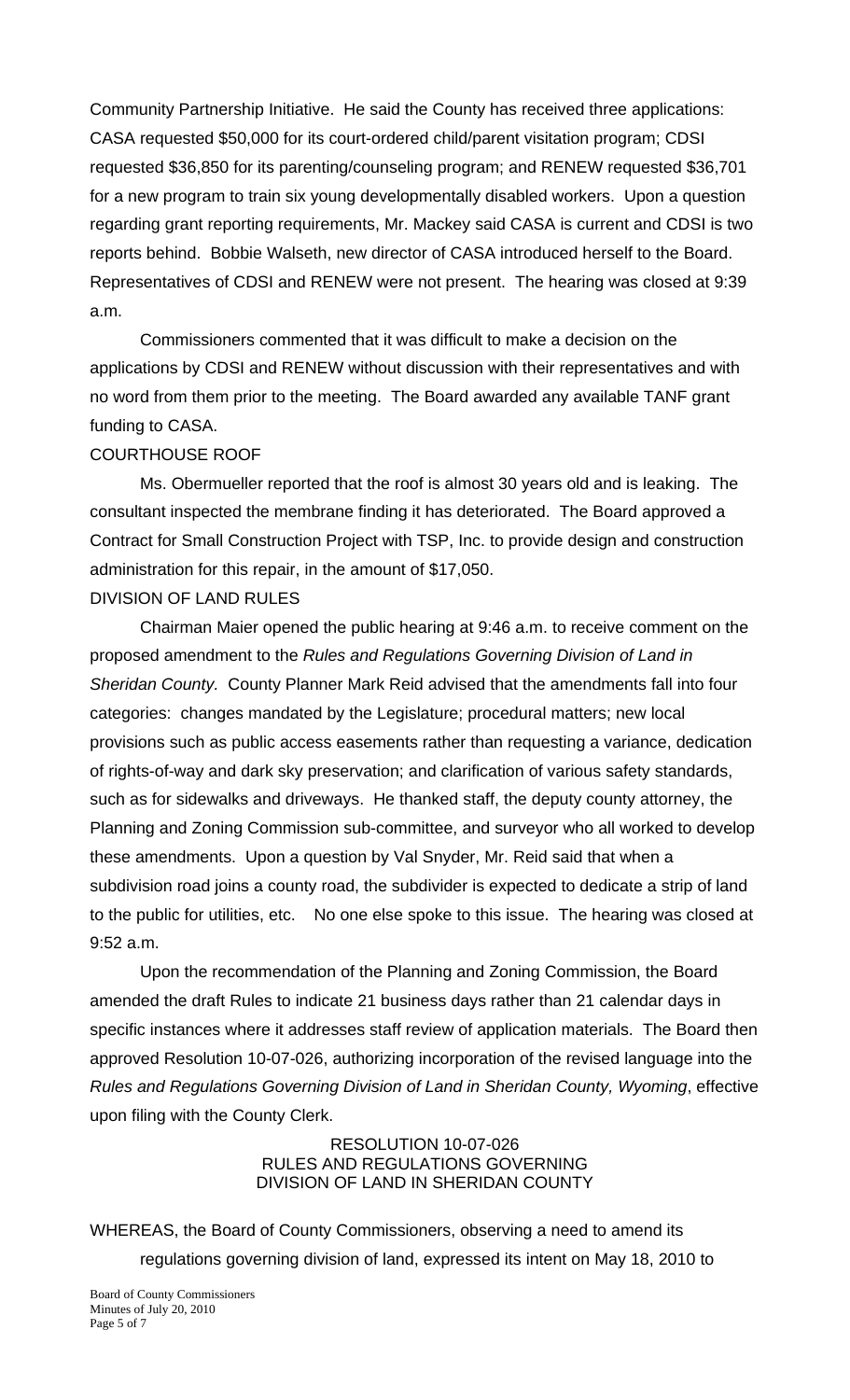amend the regulations, cited as the Rules and Regulations Governing Division of Land in Sheridan County, Wyoming, last amended December 1, 2009 and filed on December 4, 2010 with the Sheridan County Clerk; and

- WHEREAS, the proposed amendment to the regulations was made available to the public by hard copy and on the County's website; and
- WHEREAS, the proposed amendment to the regulations was advertised on May 22 and July 2, 2010, giving notice of a public hearing to be held on July 20, 2010; and
- WHEREAS, the Board gave proper notice according to the Wyoming Administrative Procedures Act, and held a public hearing on July 20, 2010, to receive public comment on the following proposed language changes specified in its Notice of Intent Resolution 10-05-016, that to reflect recent Wyoming statutory changes; as well as clarify provisions regarding Large Acreage Subdivisions; provide for agreements to postpone installation of improvements; define and redefine certain terms; clarify subdivision permit application procedures; require dedication and improvement of streets and roads and provide for a waiver in certain limited circumstances; set forth specifications for street lighting to limit light intrusion; clarify fire safety standards; set forth sidewalk and driveway specifications; and make other minor grammatical revisions throughout the body of the text; and
- WHEREAS, the County Planning and Zoning Commission, on July 7, 2010, did unanimously recommend adoption of the proposed amendments.
- NOW, THEREFORE, BE IT RESOLVED that the Board of County Commissioners approves the incorporation of the revised language into the Rules and Regulations Governing Division of Land in Sheridan County, Wyoming.
- BE IT FURTHER RESOLVED that the adopted Rules be filed with the County Clerk pursuant to the Wyoming Administrative Procedures Act.

DONE in a regular meeting of the Board of County Commissioners this 20th day of July, 2010.

BOARD OF COUNTY COMMISSIONERS **ATTEST:** Sheridan County, Wyoming /s/Steve Maier, Chairman /s/Eda S. Thompson, County Clerk

# BUILDING STANDARDS

 On the question of whether the Building Standards should be revised to include county-wide code enforcement of building standards and electrical improvements should require a guaranteed inspection permit from the Wyoming Department of Fire Prevention and Electrical Safety, Chairman Maier advised that the Board had a few remarks before opening the public hearing.